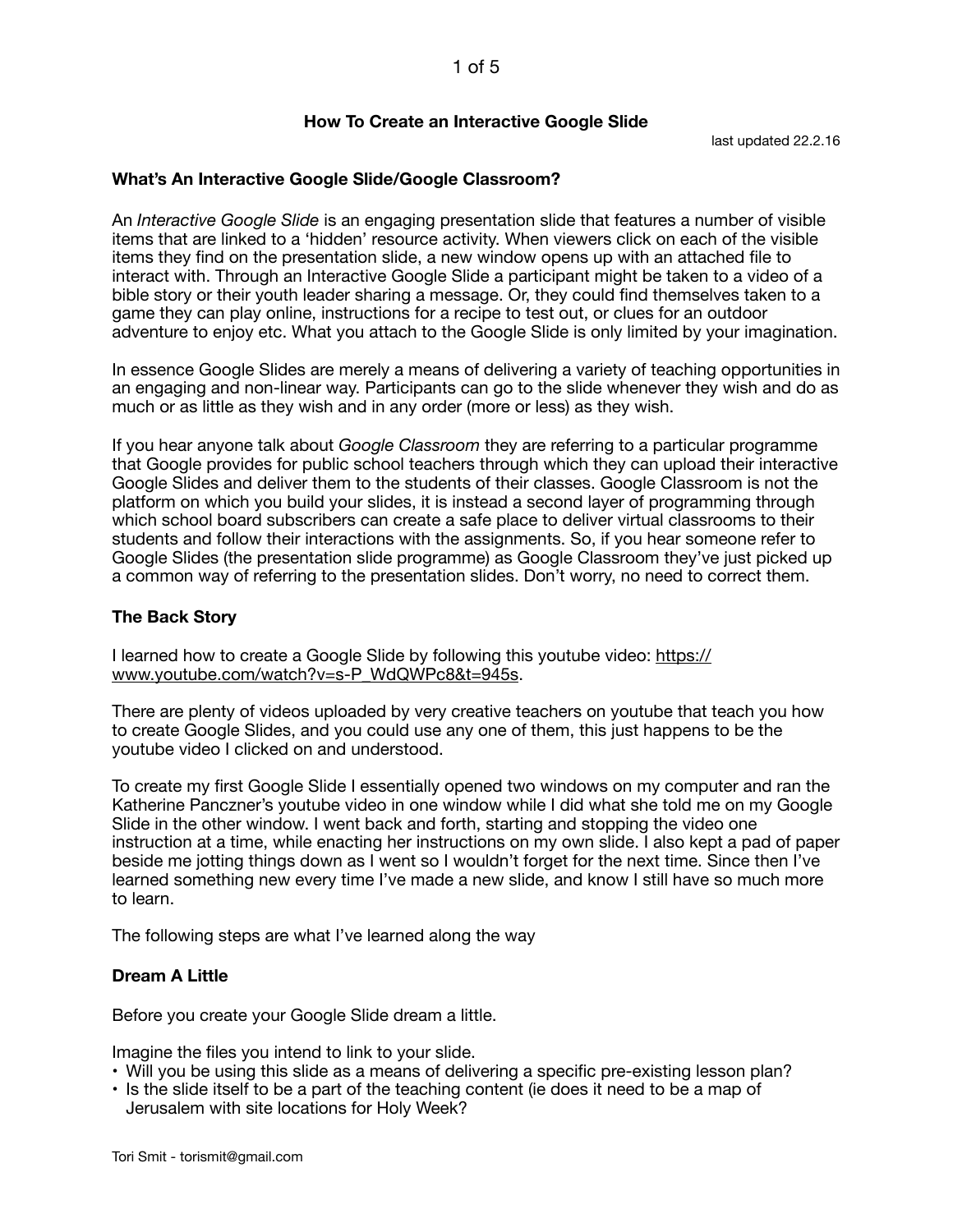- Do each of the items on the Google Slide need to represent the contents to be discovered within the slide when they click on the individual items (ie a musical instrument to represent a song to learn) or is each image on the slide to be a bit of a mystery?
- Where would you find these items in real life? Do you want something realistic or something completely imagined?
- How might this initial slide draw participants in wanting to discover more?

Think about the tone you'd like your slide to project.

- What is the tone and mood of your project (ie 'it was a dark and stormy night)?
- Are there colours/moods that represent this well?
- Are there places users might imagine themselves at to fulfill this theme?

Imagine your audience for this slide.

- What is the age range of your potential participants?
- Is there a particular area of interest for this audience?
- Would a realistic looking slide or animated slide best suit this audience?

This process of imagining gets you thinking about the possible look of your slide, narrowing down the focus of your slide. You'll still be playing and revising your look along the way - this imagining just gets you started.

## **Open Your Google Account**

- Go to Google.
- Click on the box made up of nine small dots you see in the upper right corner of the page.
- Scroll down and click on the yellow link to 'Slides'
- When the slide page opens, click on the first file option on the upper left entitled 'Blank'. This will open a new Google Slide presentation upon which you will create your interactive slide.

#### **How To Create Your Slide's Background**

Your background will be permanent on your slide and should not include any items you want users to click on once your slide is complete. It could be as simple as a wall, or might include additional items like a chair, desk, or bench. Just remember the background is the place your clickable items will be presented on, but no clickable items should be added at this point.

- Delete the two text boxes that are already on the first slide.
- Click on 'Background' in the toolbar above your slide. Then click on 'Choose Image'. If you wish to search the internet for a background image(s) then click on the 'Google Image Search' option. If you have a photo or image in your own files you'd like as your background click on 'Browse' or simply drag your image onto the page.
- If you've clicked on 'Google Image Search' insert words that best describe the background you envision for this slide, ie 'floor and wall background' (or any other background you desire - eg. forest, garden, beach etc.) in the search window.
- A number of options will pop up. Click on the image of your choice and then click on 'Insert' and then on 'Done'. Your background will upload onto your slide. You can always delete it if it's not quite right and start again. Have fun playing with the options.
- To add permanent pieces of furniture or other permanent items to your slide, click on 'Insert' in the upper toolbar, then scroll to 'Image' in the window that opens and then scroll over to 'Search the Web' and click on this. This will pull up a Google sidebar to the right of your classroom slide.
- In the Google search window type the word 'transparent' first (the word 'transparent' is your new best friend for this process) and then follow 'transparent' with the word(s) for the item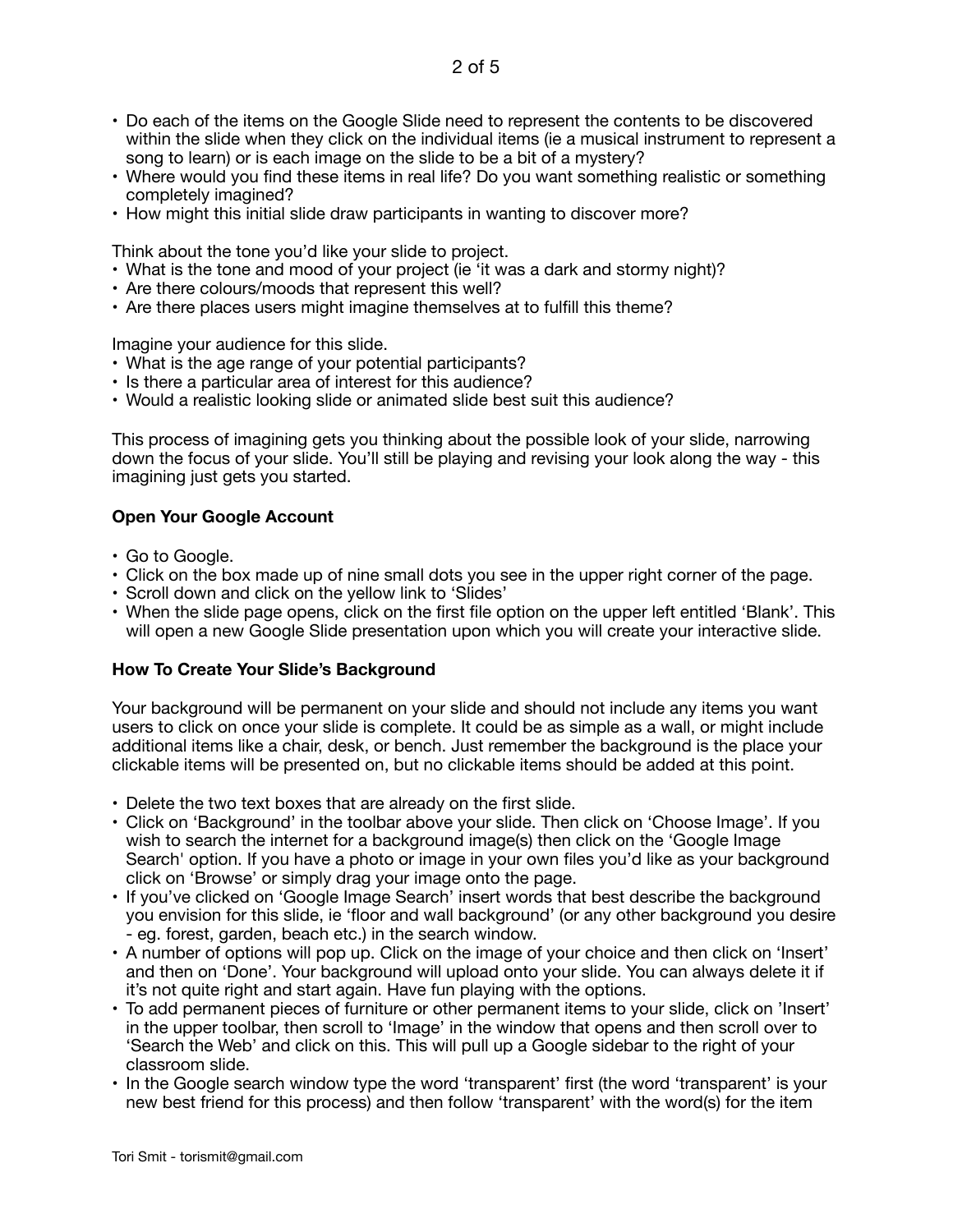you want for your slide. The word 'transparent' means your item should have no background to it - it will just be the item itself. You will soon discover that some of the images that come up are not transparent at all. Just ignore those items and look for items that will work for you.

- Scroll through the images that pop up and choose your item by clicking on its picture and then by clicking 'Insert' found at the bottom of this window. Your item will appear on your slide. You can then increase or decrease the size of your item, and move it around as you want on your slide. Continue to add items to your slide according to what you desire for your permanent back drop.
- If you find that an image has additional separate objects that you really don't want on your slide, go ahead and upload it anyway. Once you've got it on your slide double click on the object and a black frame will pop up around the full image including the bits you'd like to eliminate from your slide. Click and hold your cursor on the side(s) of the black frame and drag it in to 'cut out' the unwanted image(s). When you then click on your image again the unwanted images will have been eliminated from your image.
- Once you're happy with your background and all of the additional items you've added, and you're confident that everything has been placed on your slide exactly as you want them to be you will need to take a screenshot of your slide. This screen shot will be used to create a new slide of your finished background upon which none of your background images can be moved around or be made clickable. I use a Mac and so I would click on 'shift, command, 4', and then I would use my cursor to frame my entire slide. This screen shot then pops up on my computer desktop. For a PC you will need to Google how to take a screen shot of your slide for this step.
- Once you have your screen shot, create a new slide by clicking on 'Slide' in the upper toolbar of your Google Slide. Choose the 'New Slide' option. A new blank slide will pop up below the slide you have already created. Remove the text windows from your new slide. Then click on 'Background' in your upper toolbar and click on "Choose Image' or you can click and drag your screen shot from your desktop onto your slide.
- Your background is complete and this second slide is now ready for the next steps in your creation.
- Keep your original slide though. If you discover you need to tweak your background image it will still be there for you to play with and then take a new screen shot of if needed.

# **How To Insert Clickable Items On Your Slide For Participant Interaction**

If you added additional items to the background of your slide, the process of adding clickable items is exactly the same.

- Click on 'Insert' in the upper toolbar, then scroll to 'Image' in the window that opens and then scroll over to 'Search the Web' and click on this. This will pull up a Google sidebar to the right of your classroom slide.
- In the Google search window type the word 'transparent' and then type the word(s) for the item you want to include on your slide that users will click on to discover a new file 'hidden behind' the item. The word transparent means your item should have no background to it - it will just be the item itself.
- Scroll through the images that pop up and choose your item by clicking on its picture and then by clicking 'Insert' found at the bottom of this window. Your item will appear on your slide. You can then increase or decrease the size of your item, and move it around as you wish on your slide. Continue to add items to your classroom according to what you desire for your permanent back drop.
- If an image you place on your slide has a wide clickable range around it that overlaps another image you can reduce the frame around your image by double clicking on your image. When a black frame appears around your image click and hold your cursor on the sides of the black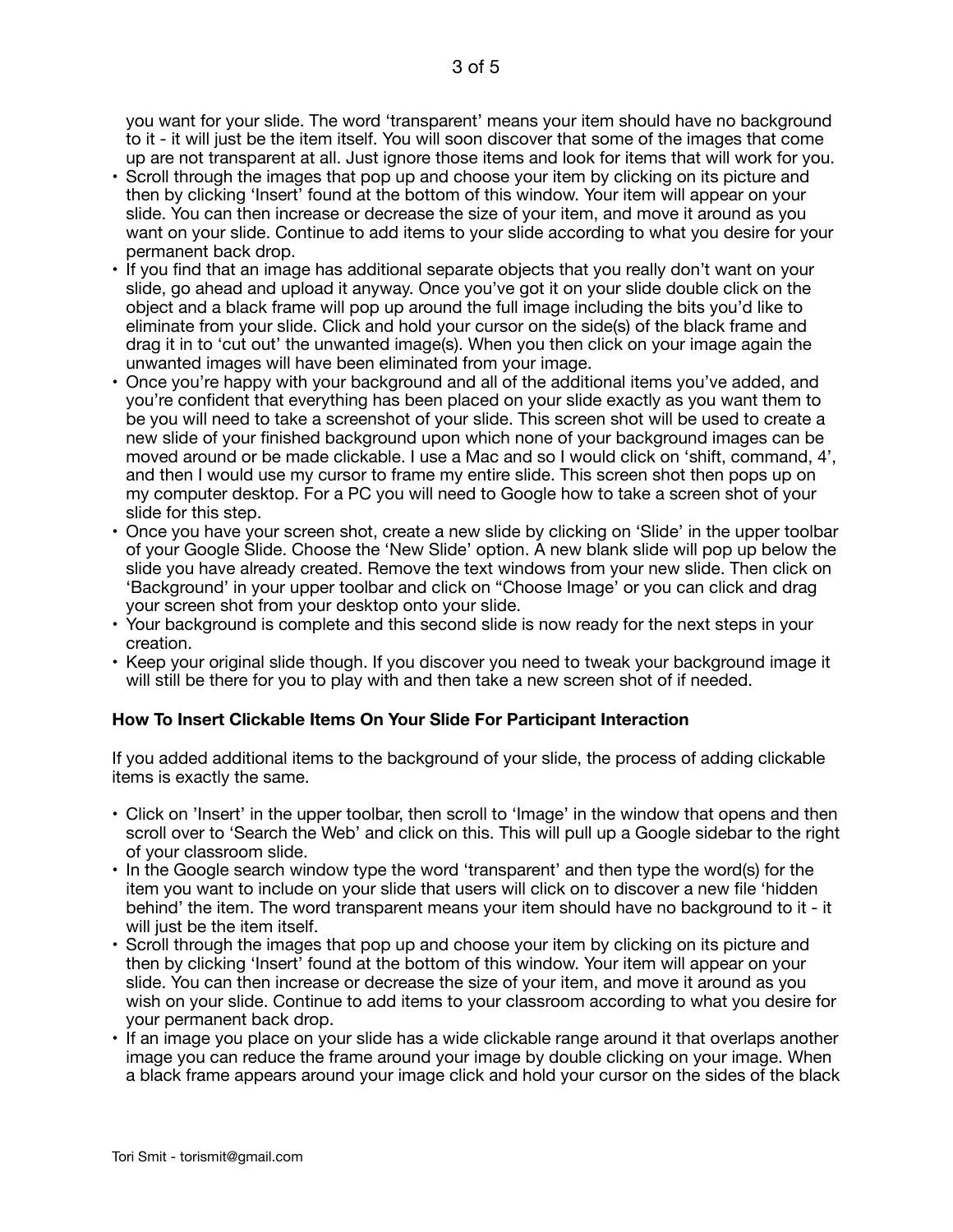frame and drag the framing in tight around your image. Click once again on your image when you're done and the framing will disappear.

- Images will enter and be placed in your classroom in the order in which you download them. You may add something, let's say a guitar, early in your room development, and then discover it is covered up by something you'd prefer to sit behind the guitar in your room, let's say a painting. The 'Arrange' button in the upper toolbar helps you layer your classroom items by moving items from the front to the back. You can also flip them horizontally or vertically to bring good balance to your slide.
- You can also rotate items to rest on furniture or fit more appropriately in your space by clicking on the dot that sits at the top of the box around your item. Hold down your cursor and you can spin the object around to rest in the space the way you desire. You can also stretch and shrink the length or height of your object as well by clicking and dragging the frame around it.
- To add a white board to your classroom click on the 'Shape' icon from the upper toolbar, and then click on the square shape. Then use your cursor to draw your whiteboard on the wall or item of your choice. Frame your whiteboard with a 'border colour' and a 'border weight' found in the toolbar. To write on your whiteboard choose the 'Text box' from the toolbar and draw it to fit the size of your whiteboard. I also like to use sign posts and easels I find as images and then place the text over these.
- Some additional places to find great photos and images that are curated with permission for you to use are www.unsplash. com, www.pixaby.com, & www.freepik.com. Don't forget to give credit to the photographers, illustrators and websites you use.
- Have fun creating your interactive space!

# **How To Link Files To The Items On Your Slide**

Now you want to add links to the items you have placed on your slide.

- *For pdf files* Create your document in whatever programme you typically use. Once you are satisfied that it is as you want it to be, export your file to pdf.
- Open your Google account once again by clicking on the nine small squares found in the upper right hand corner of Google. Scroll down to the 'Drive' icon and click on that. Now click and drag your pdf file into your Google Drive page and a window will pop up to say that it has been inserted in your Google Drive.
- Scroll through the files to find the pdf file you want to link to an item on your slide. Right click on the file and a window will open asking for what you want to do with this file. Click on 'Share'.
- A new window will open for you to copy the link. Go to the lower window entitled 'Get Link' first. Make sure you choose 'Anyone on the internet with this link can view'. If not, change 'Get Link' to this. Then click on 'Copy Link' and 'Done'. You now have a link to attach to your Google Slide.
- Go back to your slide and click on the item you wish to attach this link to (ie a pdf of a recipe to the cookbook you've placed on the bookcase of your slide). A box will pop up surrounding your item. Now go to the toolbar and click on the 'Insert Link' icon. It looks like a broken link of chain. Click on this icon. A box will pop up attached to your item with a line for you to drop you link into. Right click on this line and paste your link.
- *For videos*, I edit my MP4's in iMovie. With completed videos in iMovie I then click on the square with the upper arrow found in the upper right hand corner of iMovie titled 'Share'. I then click on the youtube icon. iMovie will take a bit time to download my video and then place it on my desktop.
- With a video in hand go youtube and click on 'Your videos' found halfway down the left hand sidebar. You want your video to be held in your personal youtube account. Once you've clicked on 'Your videos' a new page will open with a new sidebar on the left. Click on